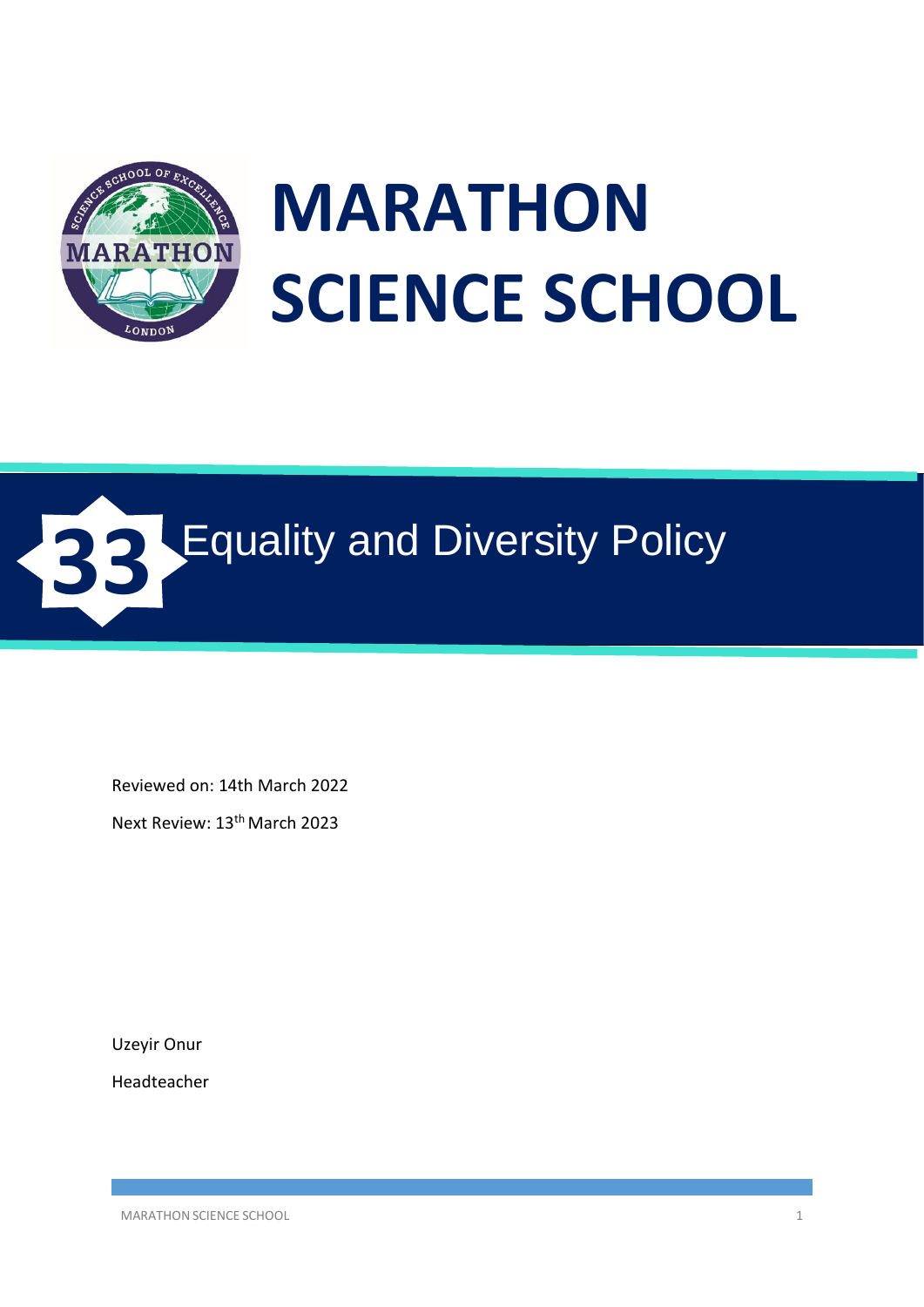# **Equalities Policy**

#### **1 Introduction**

1.1 Marathon School is committed to promoting fairness and equality in everything that it does, acknowledging the diversity of the people who make up our communities.

1.2 Equality involves a fair environment in which everyone can participate and is given the opportunity to achieve. Diversity recognises and values differences between individuals and groups to create a positive and inclusive culture for the benefit of our establishments.

1.3 Marathon School believes that every individual within our establishment has the right to be treated with dignity, understanding, tolerance, respect and fairness and to be in an environment free from abuse, offensive behaviour, prejudice and unfair discrimination.

1.4 In seeking to eliminate direct or indirect unfair discrimination and to promote equality of opportunity and fair treatment, Marathon School will actively promote policies and procedures aimed at realising the full potential of every individual. Marathon School will endeavour to maximise resources to ensure that opportunities are open to all.

1.5 This policy does not mean that everyone will be treated equally, but it does mean that everyone should expect to be treated fairly. Different people may be treated in different ways depending on their requirements, needs and abilities.

1.6 This policy applies to all aspects of Marathon School and its establishments' operations. This includes:

- 1.6.1 staff recruitment, staff promotion and staff training;
- 1.6.2 the curriculum, teaching and learning and classroom practice;
- 1.6.3 pupil admissions and attendance;
- 1.6.4 pupil attainment and progress;
- 1.6.5 pupil behaviour, discipline and exclusions;
- 1.6.6 pupil personal development and pastoral care;
- 1.6.7 partnerships with parents and communities.

1.7 This policy is intended to apply to every individual who operates within Marathon School, including visitors when appropriate. Marathon School will promote equality of opportunity and eliminate discrimination with particular regard to protected characteristics as outlined by the Equalities Act 2010.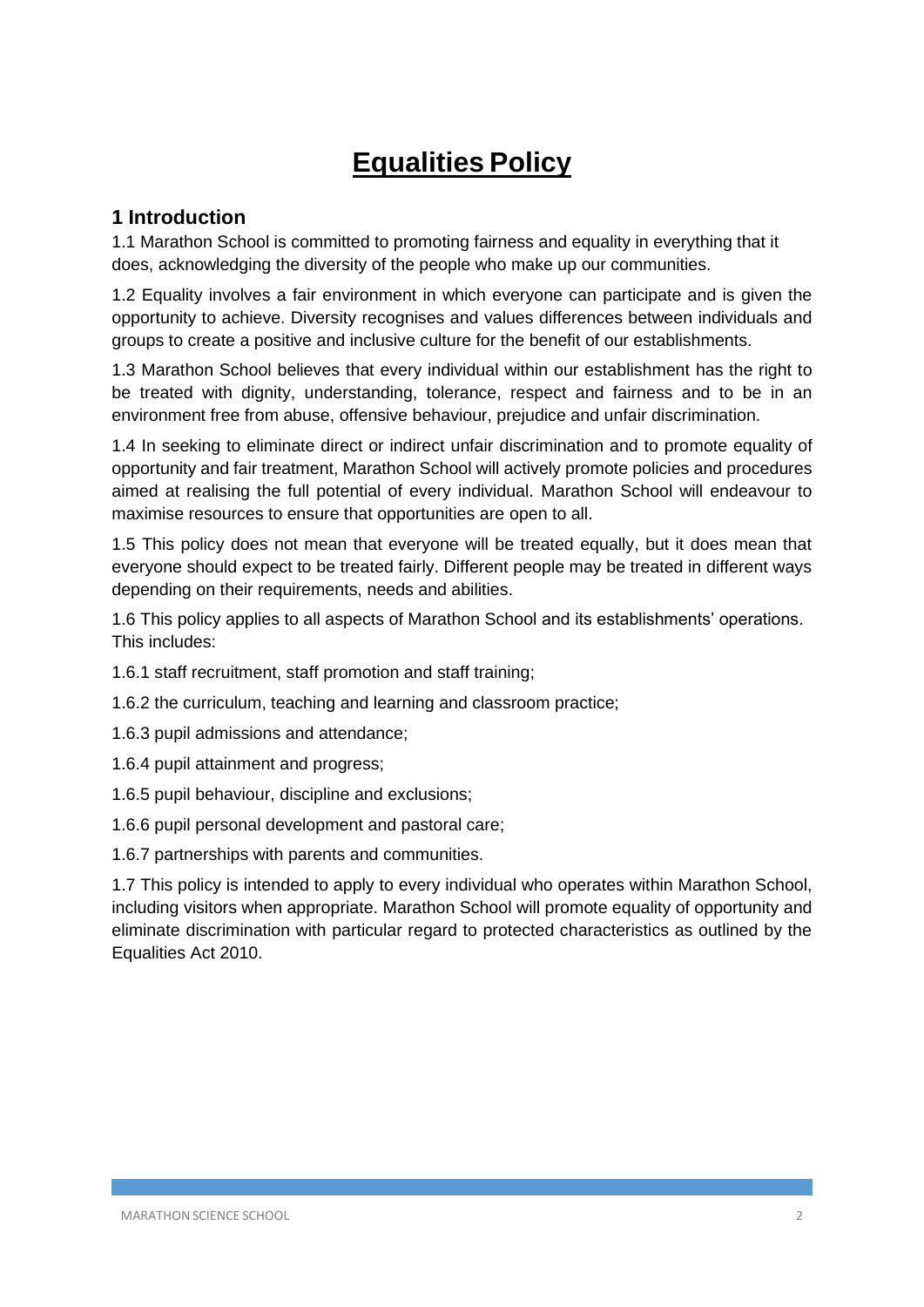# **2 Aims**

2.1 To promote equality and achieve equality improvements across our establishments as required under the Equality Act 2010.

2.2 To ensure we positively contribute to a fairer society through advancing equality and good relations within our activities.

2.3 To provide an environment where unlawful discrimination, harassment or bullying is not tolerated.

2.4 To support the mission, vision and values of Marathon School and its establishments.

# **3 Who is Responsible for this Policy?**

3.1 Marathon School has overall responsibility for the effective operation of this policy and for ensuring compliance with the relevant statutory. Marathon School has delegated day-to-day responsibility for operating the policy to Marathon School and the Local Governing Body.

3.2 The Local Governing Body and Leadership Team at Marathon School has a specific responsibility to ensure the fair application of this policy and all members of staff are responsible for supporting colleagues and ensuring its success.

### **4 Statutory Framework**

4.1 The Equality Act 2010 replaced all existing equality legislation and provides a single, consolidated source of discrimination law.

4.2 The different responsibilities on public bodies in relation to equalities have been brought together in to a single 'Equality Duty'.

4.3 The Equality Duty is a duty on public bodies to consider the needs of all individuals in their day to day work.

4.4 The duty covers the following 'protected characteristics':

4.4.1 age (not applicable with regard to learners);

4.4.2 disability;

4.4.3 gender reassignment;

4.4.4 pregnancy and maternity;

4.4.5 race;

4.4.6 religion/belief;

4.4.7 sex; and

4.4.8 sexual orientation.

*4.5 The Equality Duty has two main parts: the 'General Equality Duty' and 'Specific Equality Duty'.*

4.6 The 'General Equality Duty' has three aims. It requires public bodies to have 'due regard' to the need to:

4.6.1 eliminate unlawful discrimination, harassment, victimisation and any other conduct prohibited by the Act;

4.6.2 advance equality of opportunity between people who share a protected characteristic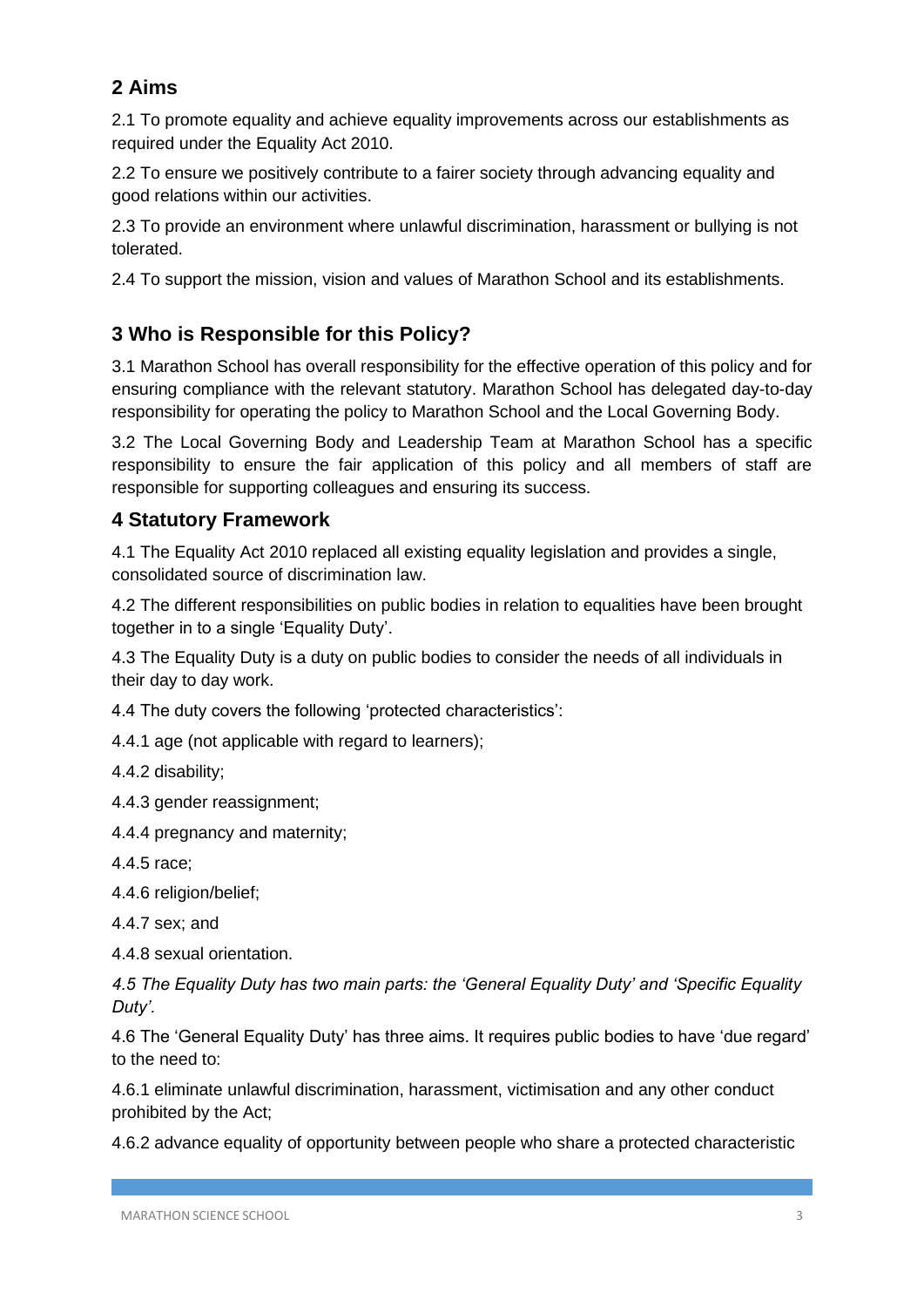and people who do not share it; and

4.6.3 foster good relations between people who share a protected characteristic and people who do not share it.

4.7 Having 'due regard' means that whenever significant decisions are being made or policies developed, thought must be given to the equality implications.

4.8 The 'Specific Equality Duty' assists public bodies in responding to the 'General Equality Duty'.

## **5 Delivering on the Duty**

5.1 All sectors within Marathon School will adopt this policy.

5.2 To fulfil the duty to have 'due regard' to equality considerations, Marathon School must, whenever significant decisions are being made or policies developed, give thought to equality implications. This means that:

5.3.1 Decision makers in our establishments must be aware of this duty when making a decision and assess whether it may have particular implications for people with particular protected characteristics;

5.3.2 Marathon School must consider the equality implications before and at the time that they develop policy and take decisions, not as an afterthought, and they need to keep them under review on a continuing basis;

5.3.3 The analysis to comply with the duty has to be carried out seriously, rigorously and with an open mind.

5.4 A template Equality Impact Assessment (Appendix 1) will be completed by Marathon School when required to evidence its duty to have due regard.

5.5 Marathon School will ensure that their establishment complies with the appropriate legislation by ensuring policy and any related procedures are implemented. Marathon School's approach may be scrutinised to ensure that both the general and specific duties under the equality duty are fully complied with.

5.6 The Principal will implement this policy and any related procedures, ensuring that all staff are aware of their responsibilities.

5.7 The Principal has responsibility to ensure the establishment's commitment to equality is reflected in:

5.7.1 the attitudes and behaviour of staff;

5.7.2 arranging appropriate training;

5.7.3 their willingness to acknowledge and tackle examples of unacceptable behaviour.

5.8 All staff must:

5.8.1 deal with incidents, knowing how to identify failure to provide equality of opportunities, fair treatment and unfair discrimination;

5.8.2 lead by example with their attitude and behaviour;

5.8.3 be willing to acknowledge and encourage good practice by people they manage;